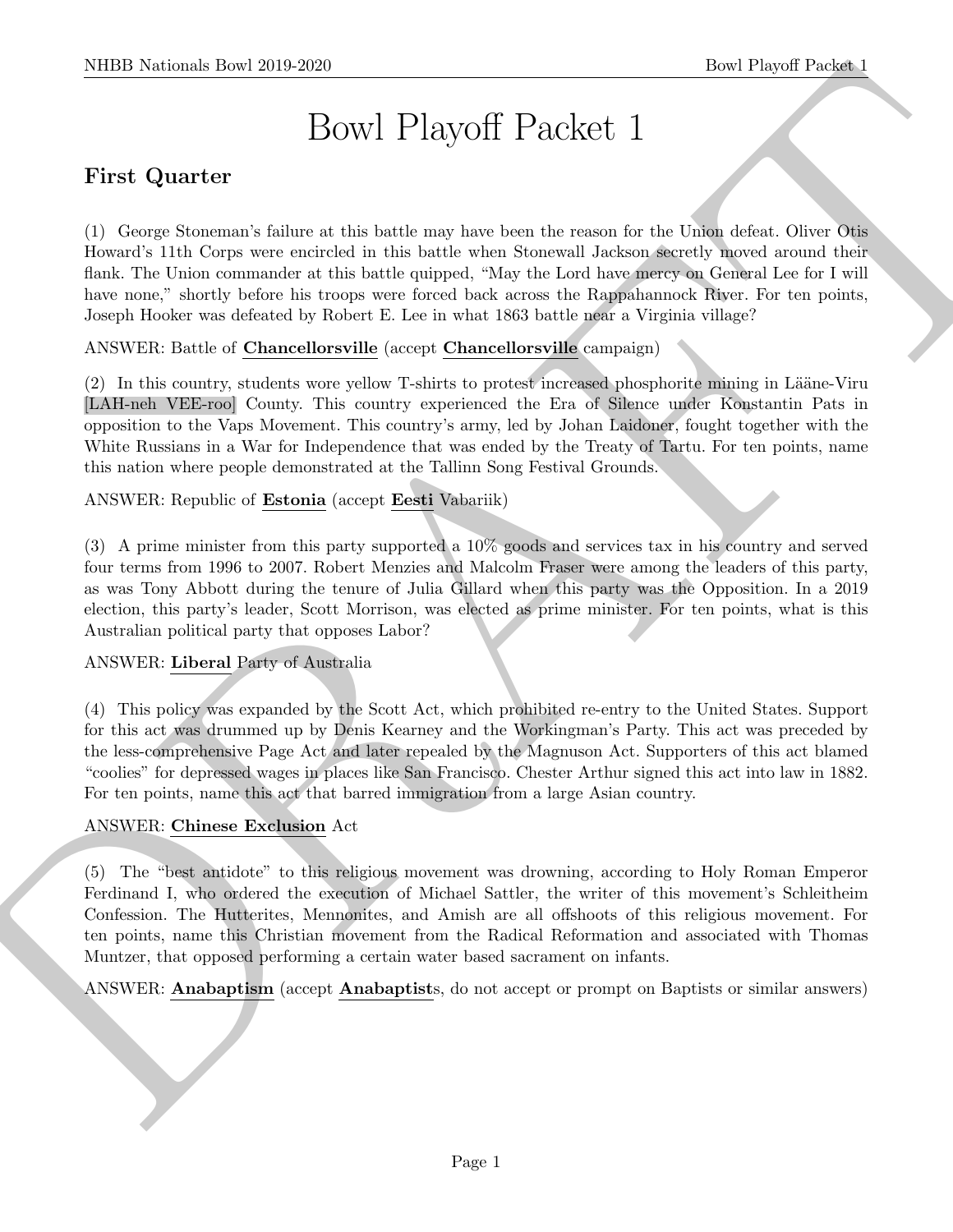(6) This leader was opposed by "Jafari the Brainless" and the Rashidian brothers. This leader resigned after his Minister of War nomination was blocked, prompting the leftist Tudeh Party to take to the streets. Kermit Roosevelt helped disseminate firman declarations opposing this leader. MI6 and the CIA joined forces to overthrow this leader in Operation Ajax after he nationalized the AIOC. For ten points, name this secular Prime Minister of Iran who was overthrown in a 1953 coup.

#### ANSWER: Mohammad Mossadegh

(7) This song plays over the opening credits of Stanley Kubrick's film Paths of Glory. The lyrics to this song implore, "Let's march, let's march," and it opens with the words "Arise, children of the fatherland." Phrases from this song and "God Save the Tsar" are repeatedly used to represent opposing armies in Tchaikovsky's 1812 Overture. Patrons of Rick's American Cafe sing this song to drown out the Nazi soldiers in the film *Casablanca*. For ten points, name this national anthem of France.

ANSWER: La Marseillaise (prompt on descriptions of the French national anthem)

(8) A bust of this man in "Severe style" is considered the "first true portrait of an individual European." In one plot, this man fled Greece after being implicated as a co-conspirator with the treasonous Pausanias. This general at Marathon was elected archon and called for increased emphasis on his city's naval power, which proved instrumental at a 470 BC battle against the forces of Xerxes the Great. For ten points, name this leader of Greek forces against the Persians at the Battle of Salamis.

#### ANSWER: Themistocles

(9) In the aftermath of this event, Robert Hunter wrote, "One way or another, this darkness got to give" for the track "New Speedway Boogie." During this event, Paul Kanter sarcastically thanked security for smashing "Marty Balin in the face." A video crew recorded a stabbing during this event, footage of which was used in the documentary *Gimme Shelter*. The Hells Angels provided security for the Rolling Stones at, for ten points, what failed "Woodstock of the West," a 1969 free concert in California?

ANSWER: Altamont Free Concert (accept Altamont Speedway Free Festival, accept Altamont Affair)

NIBB Noticeals, how 2019-2020<br>
(b) This testic was appeared by which the Brainback can be Resident boson of Payer Property Process (with the contrast of the Secondary of the Secondary of the Secondary of the Secondary of (10) Hap Arnold was among the founders of this company, which was created partly out of fear that SCADTA could provide control of the area around the Panama Canal Zone to Germans. In a 1977 tragedy on Tenerife, a Dutch owned vehicle operated by KLM collided with one owned by this company. Beginning in 1960, this airline operated out of the Worldport terminal at JFK. For ten points, name this airline which, prior to its collapse in 1991, was the largest airline in the United States.

#### ANSWER: Pan American (World) Airways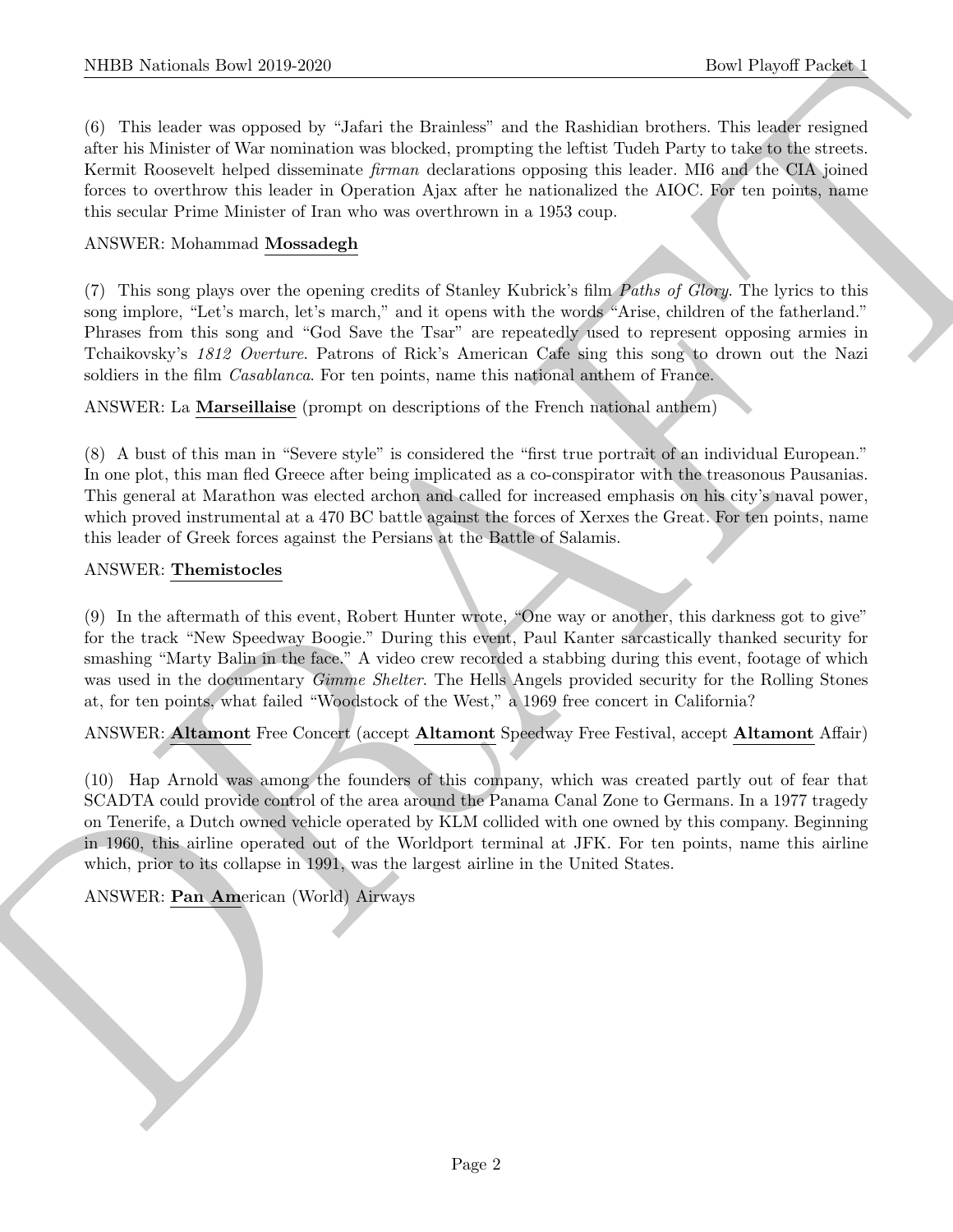# Second Quarter

NIBB Notionals how 2019-2020<br>
Second Quarter (1) Details at a stack foot the worth forced one communisty of discussions and<br>solvential at a stack foot the stack foot one community of discussions are<br>above to the stack of (1) During this battle, an attack from the south forced one commander to flee across Brouwer's millpond. American troops were forced to use their muskets as clubs against oncoming Hessian troops at Battle Pass during this engagement. Israel Putnam was promoted prior to this battle, which occurred four months after the Siege of Boston. Though William Howe won this battle, George Washington was able to flee across the East River from Brooklyn Heights. For ten points, name this 1776 battle.

ANSWER: Battle of Long Island (accept Battle of Brooklyn Heights before mentioned)

BONUS: General Howe used this island as a staging point for the Battle of Long Island. Sparsely inhabited at the time, this 102 square mile island is today home to nearly half a million people.

#### ANSWER: Staten Island

(2) This organization engaged in a form of urban guerrilla street fighting called kale borroka. Several members of this organization were condemned to death in the Burgos Trials. This group carried out Operation Ogre, which resulted in the bombing and assassination of Franco's chosen successor, Luis Carrero Blanco. Two Ecuadorians were killed by this group in the 2006 Madrid-Barajas Airport bombing. Officially dissolved in 2018, for ten points, name this Basque separatist group.

#### ANSWER: ETA (accept Euskadi Ta Askatasuna, accept Basque Homeland and Liberty)

BONUS: One of the best known Basques in history is this sainted author of the Spiritual Exercises who co-founded the Jesuit order with another Basque, Francis Xavier.

## ANSWER: St. Ignatius of Loyola (accept either underlined portion)

(3) Baiju's victory over this empire at the Battle of K¨ose Dag resulted in this polity's takeover by the Mongols. Iznik was the first capital of this polity whose founder, Suleiman ibn Qutulmish, was killed by the brother of Malik Shah. Suleiman's son, Kilij Arslan I, led this empire when they defeated Peter the Hermit's untrained peasants at Civetot in the People's Crusade. Named after its Eastern Roman subjects, for ten points, name this sultanate that broke off from the Seljuk Empire in 1077.

ANSWER: Sultanate of Rum (prompt on "Seljuk(s)" Dynasty or Empire, prompt on "Turks")

BONUS: Historians debate whether credit for starting the Crusades should be give to Peter the Hermit or to this French pope who promised pardon for sins to those who fought the Muslims.

ANSWER: Urban II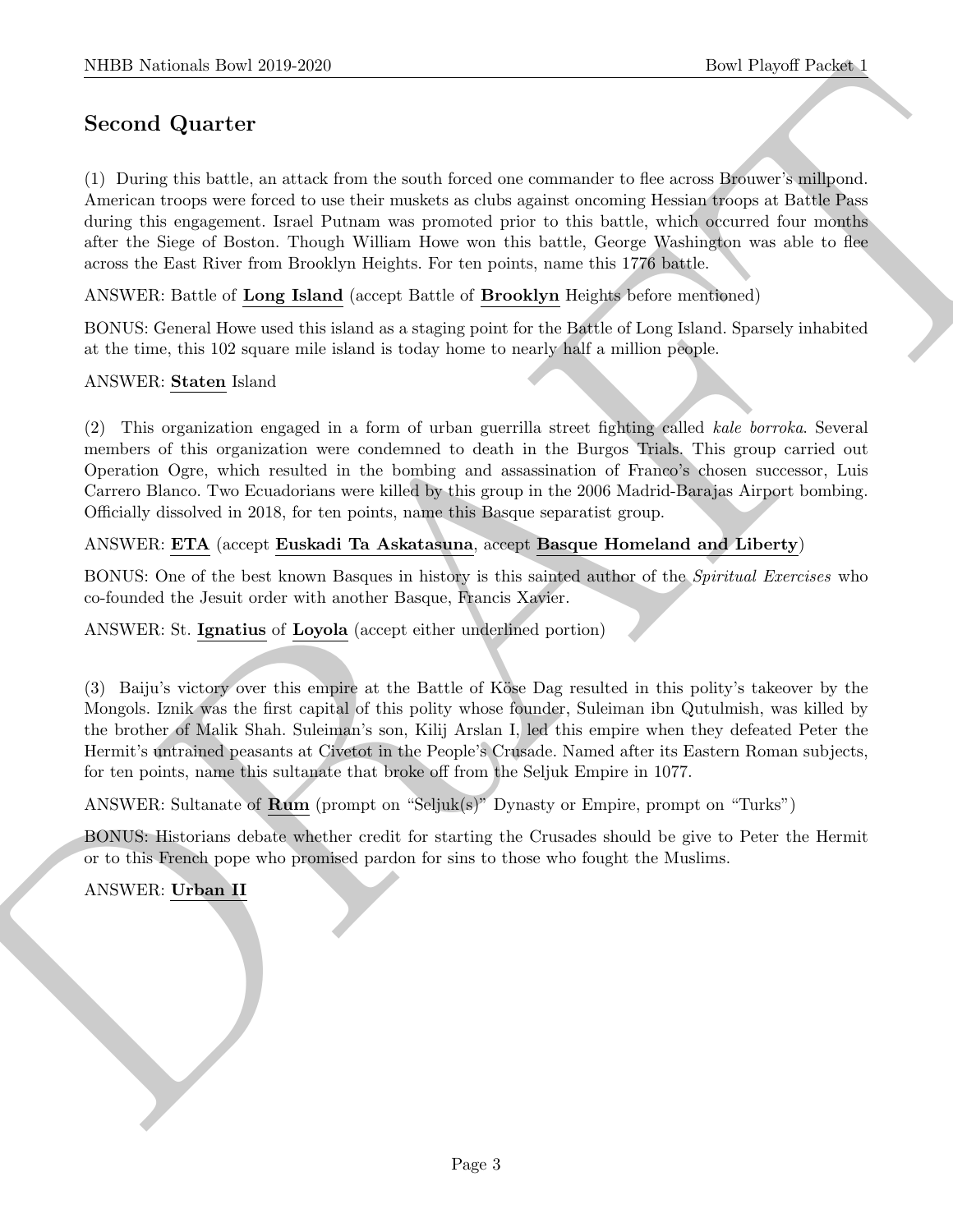NIBB Notionals Ibori 2019-2020<br>
(1) In this spiral Download Solve between the actualistic constant when dispose over the New York Ballett is the<br>
(1) In this spiral Download Solve between two streams for victoring arrestic (4) In this region, Daoud Bolad led a separatist movement after disputes over hakurat land rights in the 1980s. Slovene activist Tomo Kriznar was arrested for videotaping atrocities committed in this region. The Zaghawa and Masalit ethnic groups have been forced to flee this region. The Janjaweed militias have been accused of violence in this region while under the command of Omar al-Bashir. For ten points, name this region, the location of the genocide of thousands of non-Arabs in Sudan.

#### ANSWER: Darfur (accept War in Darfur or Darfur genocide)

BONUS: In 1994, Omar al-Bashir worked with the French to capture this notorious Venezuelan terrorist who admitted to the deaths of 80 people, which he said was "for a cause, the liberation of Palestine."

#### ANSWER: Carlos the Jackal (accept Ilich Ramirez Sánchez

(5) After being forced to flee Nazi Germany, this philosopher stated that only "the gloomiest predictions have any plausibility." This philosopher claimed that the "damaged life" had led to fascism in his book Minima Moralia. This student of Alban Berg had plans to complete Berg's opera Lulu and notably dismissed jazz as part of the "culture industry." For ten points, name this German Marxist philosopher, who collaborated with Max Horkheimer on *Dialectic of Enlightenment*.

#### ANSWER: Theodor W. Adorno

BONUS: Adorno was a member of a "school" of philosophers located at Goethe University and named for this German city, Goethe's birthplace and home to the Institute for Social Research.

#### ANSWER: Frankfurt am Main

 $(6)$  At this battle, a group of nearly 2,000 mercenaries under Philibert of Chandée proved instrumental to the winning army. The Stanley family assisted the victor in surrounding the losing army of this battle. Henry Percy was briefly imprisoned after this battle, where he served under a man who killed the Princes in the Tower. The future Henry VII was the victor at this battle which resulted in the death of Richard III. For ten points, name this 1485 battle, the last major engagement of the Wars of the Roses.

#### ANSWER: Battle of Bosworth Field

BONUS: In Shakespeare's Richard III, Richard is known by this ducal title he held in real life that refers to an English cathedral city on the River Severn.

#### ANSWER: Duke of Gloucester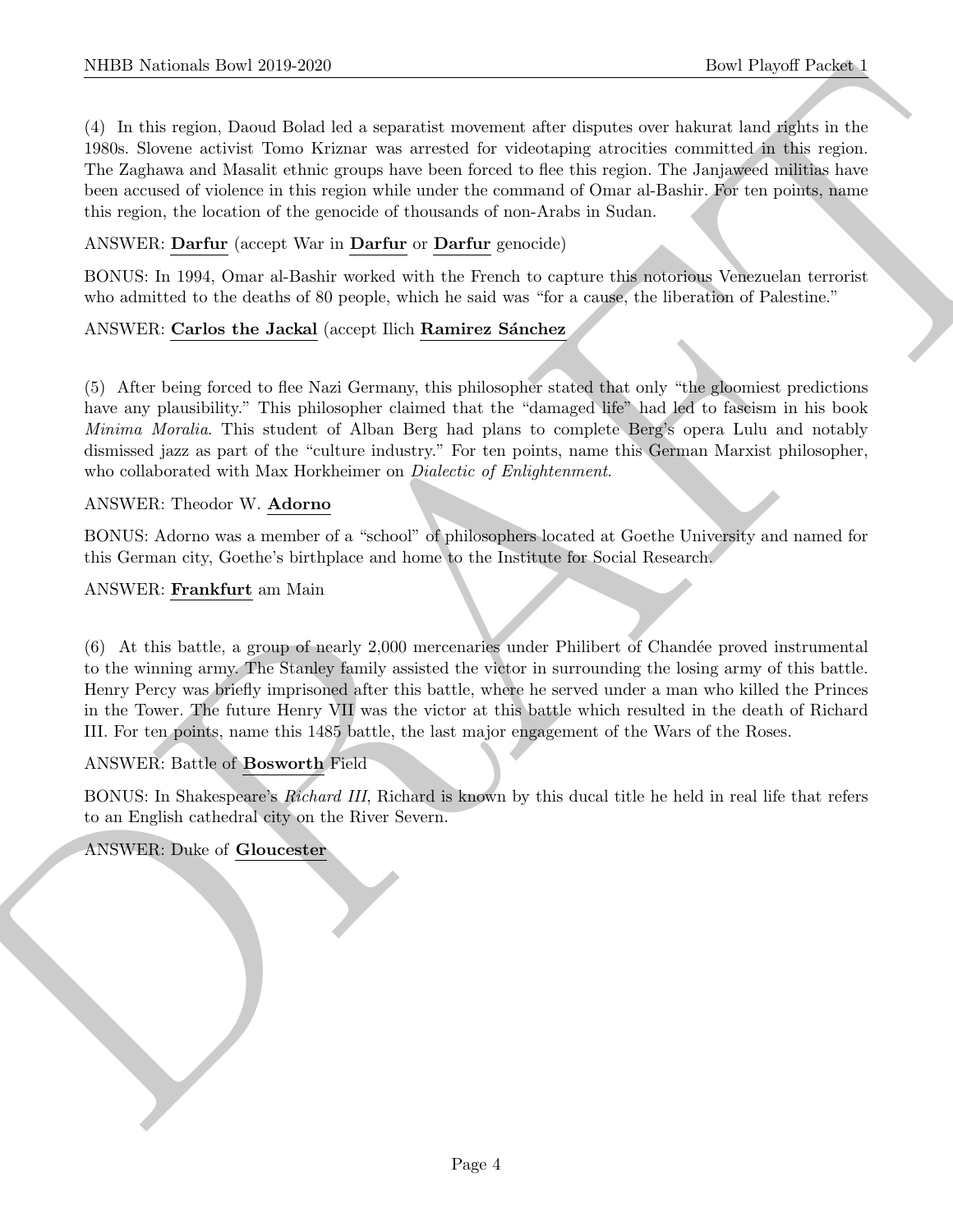NIBER Nederlands Down 2010-2020<br>
The Playeri Passed and The State and Radioles Subdets and transfer discrimination and transfer between the state and the<br>
The process neutral is chosen in a particular of a first system of (7) One process named for this man includes lipolysis and creates butyric acid to stop fermentation. In 1937, dairy farmers attacked striking workers at a factory owned by this man. This man started a namesake "Industrial School" for orphans in Pennsylvania. This man sold D-Bars to the army during World War Two, as well as a more flavorful "Tropical" bar that would not melt at temperatures over 90 degrees. For ten points, name this founder of the Lancaster Caramel Company.

## ANSWER: Milton S(navely) Hershey

BONUS: This man, who ran a competitor of Milton Hershey's, developed M&M's after seeing soldiers during the Spanish Civil War eating a similar British candy called "Smarties."

ANSWER: Forrest Mars, Sr.

(8) High taxes and corruption accusations led to this man being replaced by Nathaniel Higginson as President of Madras. At the request of Increase Mather, this merchant for the British East India Company sent a painting of King George I and over 400 books to a fledgling institution founded in 1701. That institution containing the Skull and Bones society was named after this man in 1718. For ten points, who is this man who names an Ivy League institution in New Haven, Connecticut?

#### ANSWER: Elihu Yale

BONUS: Three U.S. presidents have received their undergraduate degrees from Yale, the Bushes and this 20th century president whose father was U.S. Attorney General and Secretary of War.

ANSWER: William Howard Taft

# Third Quarter

The categories are  $\ldots$ 

- 1. Benedict Arnold
- 2. Ypres [EE-pruh] in World War One
- 3. Asian Piracy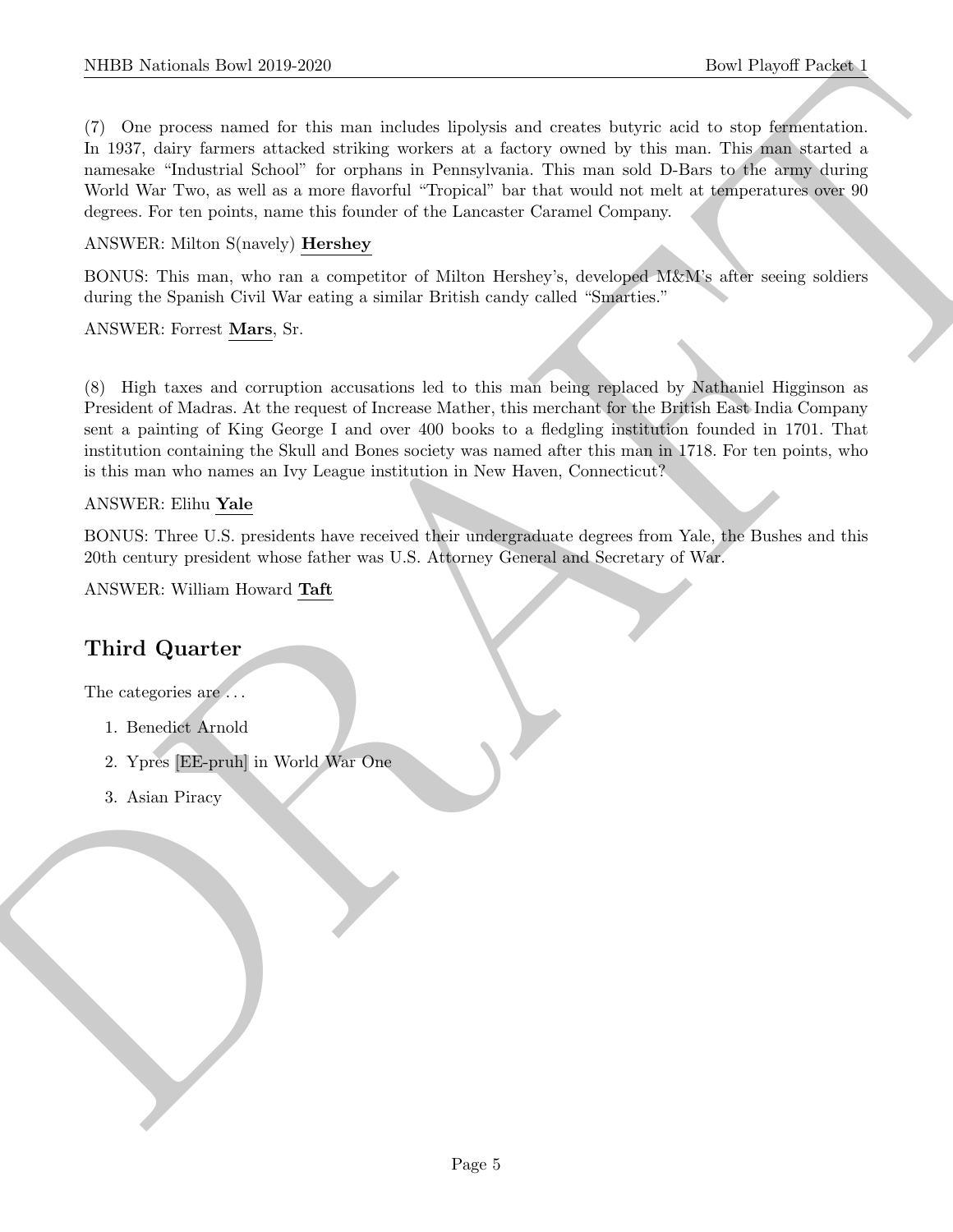Benedict Arnold

Name the...

(1) Military post on the Hudson River that he attempted to give to the British

## ANSWER: West Point

(2) 1777 battle at which he helped defeat John Burgoyne's invasion of New York

ANSWER: Battle of Saratoga (accept Battle of Bemis Heights)

SIDDI Norional: Dowl 2019-2020<br>
Blown the Hospital Player (1978)<br>
SECRETY ARNOLD<br>
Norm the Hospital contribution is a strengthed to give to the Heirich (1979)<br>
ANNWER: Dowled with an longed tribute of Dennis Heights)<br>
CD (3) Article of clothing honored at that battlefield, marking where Arnold was wounded in the leg

## ANSWER: Boot (Monument)

(4) Fort on Lake Champlain that he helped the Green Mountain Boys capture in 1775

## ANSWER: Fort Ticonderoga

(5) British officer who was hanged for assisting Arnold

## ANSWER: John André

(6) Philadelphia socialite who introduced him to that officer and later married Arnold

## ANSWER: Margaret "Peggy" Shippen

(7) Irish general who died while providing Arnold reinforcements at the Battle of Quebec

## ANSWER: Richard Montgomery

(8) Besieged New York fort which Arnold tricked Barry St. Leger into abandoning

## ANSWER: Fort Stanwix (accept Fort Schuyler)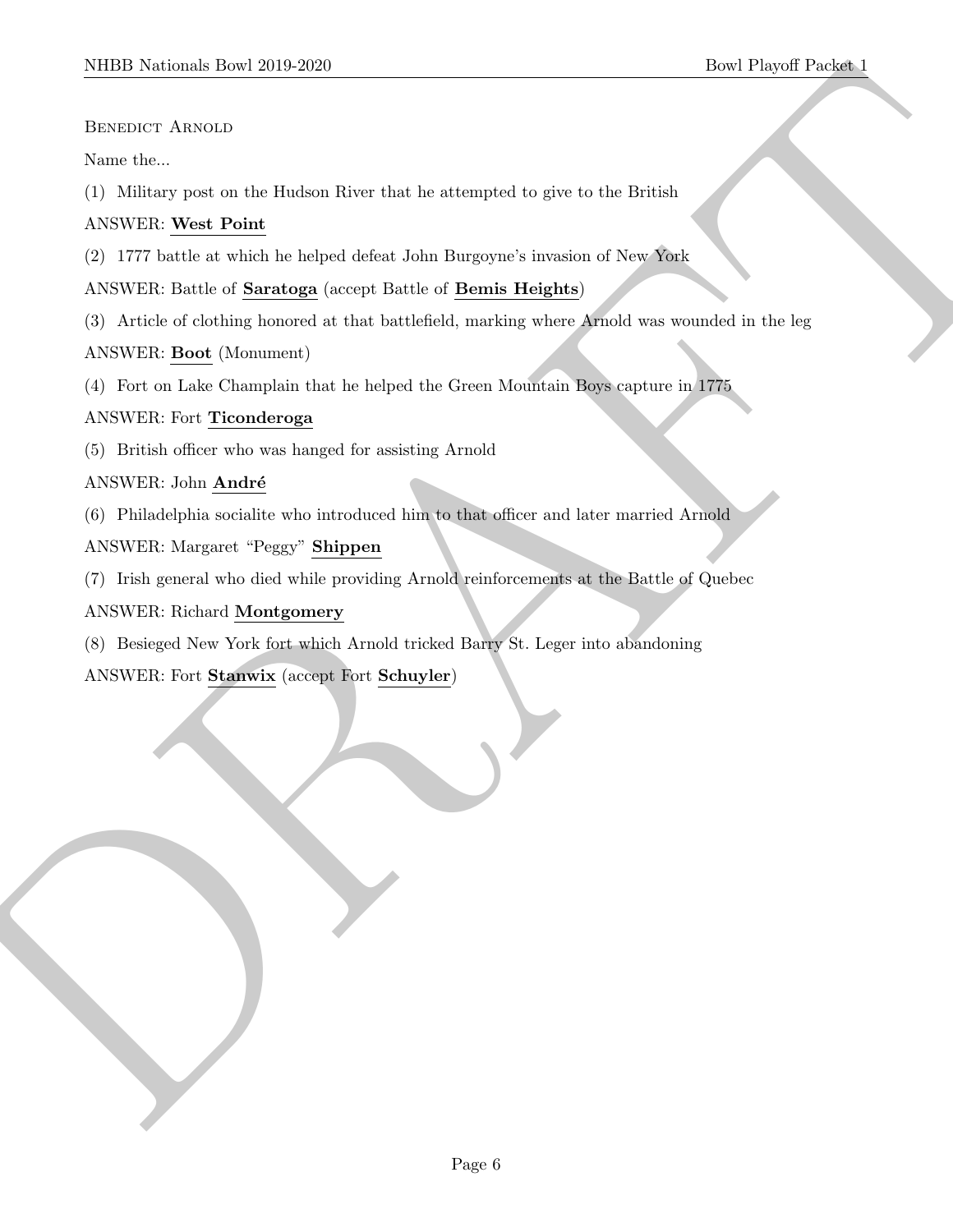#### YPRES [EE-PRUH] IN WORLD WAR ONE

Name the...

(1) Country in which Ypres is located, on France's northeastern border

## ANSWER: Kingdom of Belgium

(2) Weapon whose first widespread use by Germany was the Second Battle of Ypres

ANSWER: Chlorine gas (accept poison(ous) gas)

(3) Allied 1918 offensive which shares its name with Napoleon's post-exile campaign

## ANSWER: Hundred Days

(4) British commander at the Third Battle called the "Butcher" for his costly offensives

## ANSWER: Douglas Haig

(5) German offensive whose 1918 Operation Georgette aimed to capture Ypres

MIDD Nettical Enert 2019-2020<br>
Yestia [Elistynan] is Worth Wat Ost<br>
Yestia [Elistynan] is Worth Wat Ost<br>
New He, Caption of Belgium<br>
(1) Corrent to refer be forced on Finner's work as Sound Billia (Elistynan)<br>
(2) Albert D ANSWER: Spring Offensive (accept Kaiserschlacht, accept Kaiser's Battle, accept Ludendorff Offensive)

(6) Village that gives an alternate name for the Third Battle

## ANSWER: Passchendaele

(7) Skirmish during the Second Battle that shares part of its name with the British War Secretary

## ANSWER: Battle of Kitcheners' Wood

(8) Term used to refer to the destruction of German student reservists in the First Battle

## ANSWER: Massacre of the Innocents (accept Kindermord)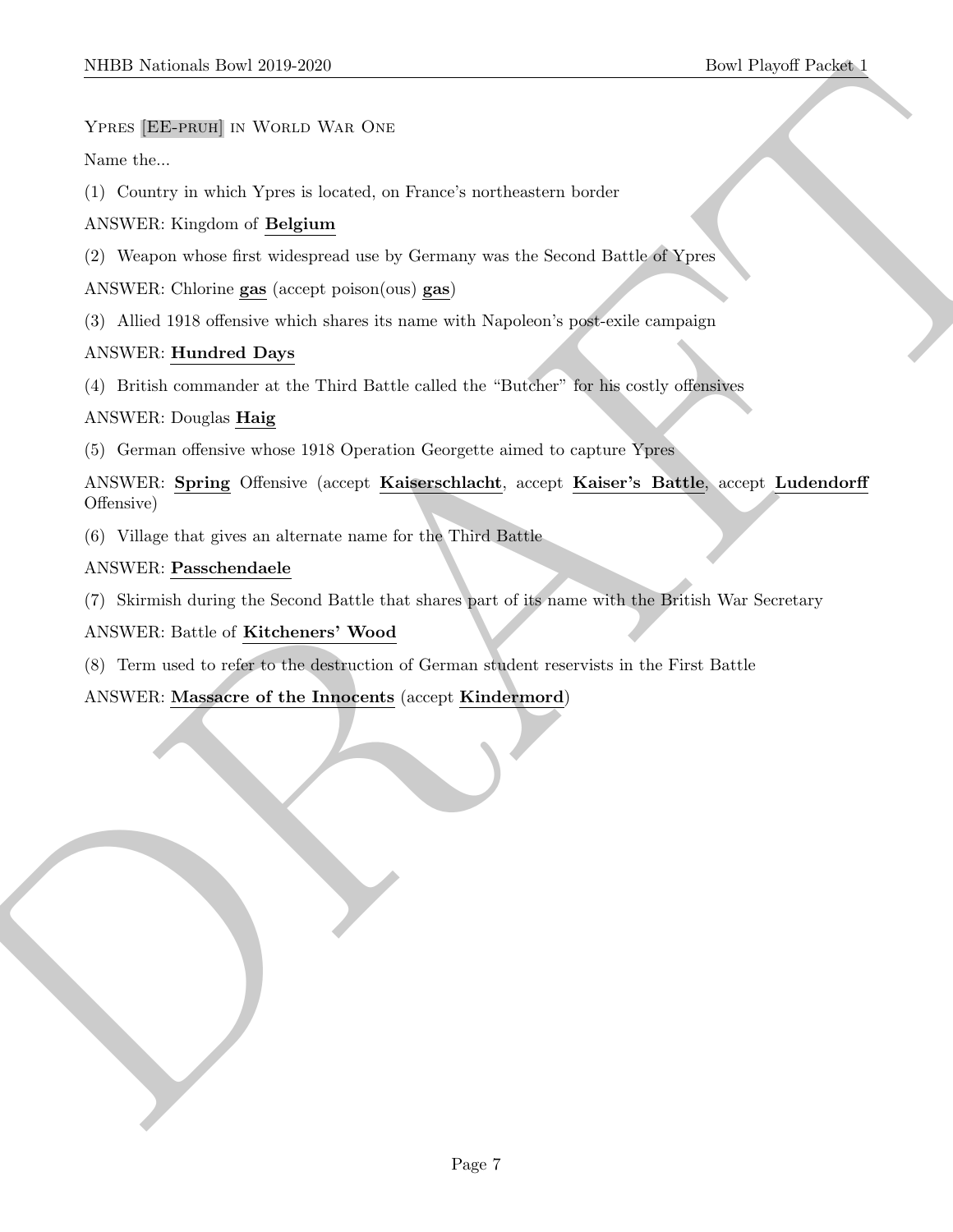#### Asian Piracy

Name the...

(1) Final Chinese dynasty, during which Asian piracy reached a peak

## ANSWER: Qing dynasty

(2) Island also known as Formosa where the pirate Koxinga took Fort Zeelandia

## ANSWER: Taiwan

(3) Pirate-ridden Malaysian shipping channel once ruled by a namesake sultanate

## ANSWER: Strait(s) of Malacca

(4) First kingdom to unify Korea, which used Jang Bogo's pirate fleet for protection

## ANSWER: Silla

(5) Female pirate who led 80,000 pirates in the China Seas

ANSWER: Ching Shih (accept Cheng I Sao)

(6) Indian empire where admirals like Kanhoji Angre harassed the East India Company

## ANSWER: Maratha Empire (or Confederacy)

SIDD Notional: Download the strategy of wing which Adian pinary vection a peak<br>
Amaze Pinacey<br>
Note that the second strategy during which Adian pinary vection a peak<br>
ANNER (2) is final that as some as interactes where th (7) Tamil dynasty ruled by Rajaraja that allowed pardoned pirates to enlist in their navy

ANSWER: Chola dynasty

(8) Group of pirates on the Korean coast that was crushed by the Oei Invasion

ANSWER: Wokou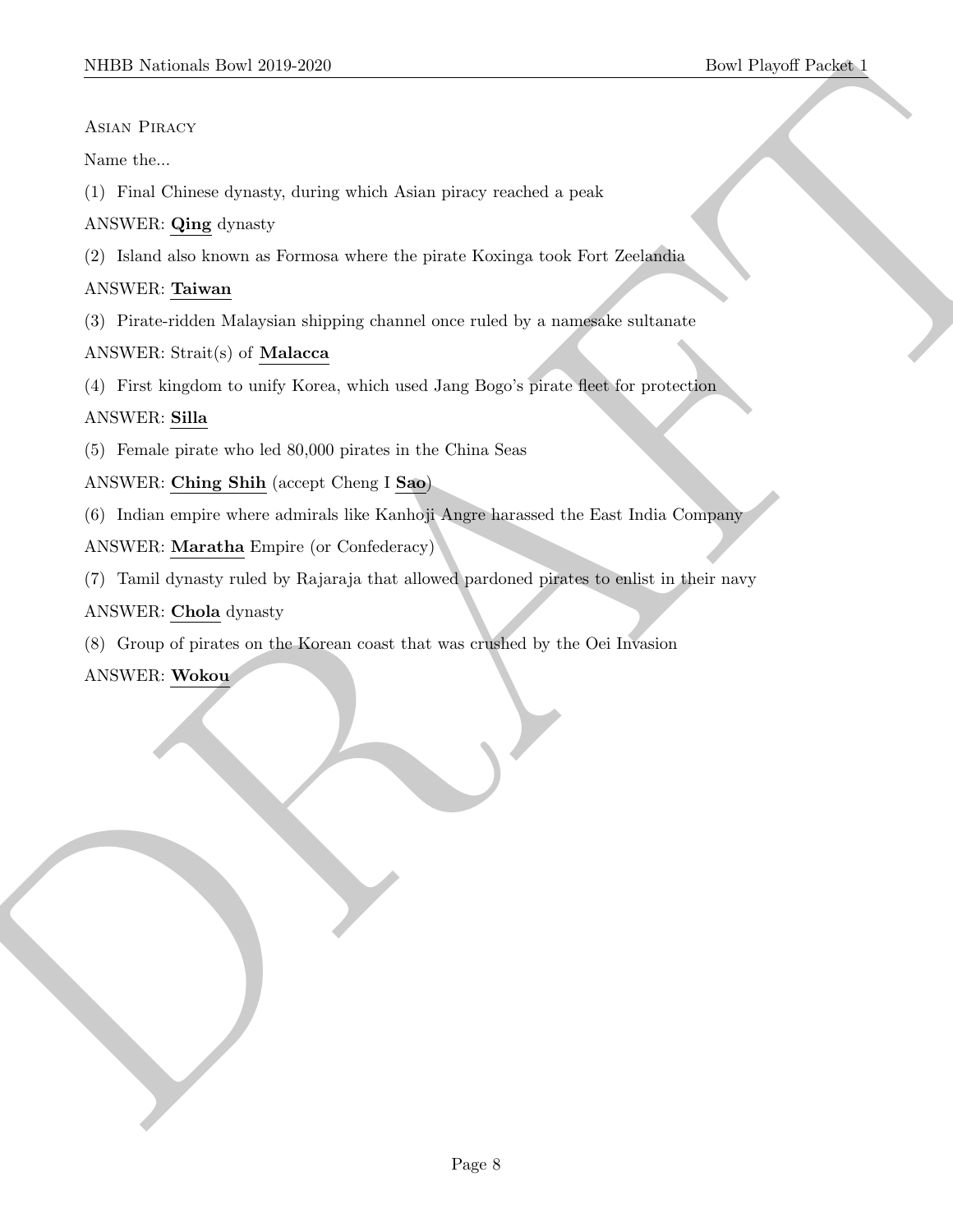## Fourth Quarter

 $(1)$  After this man had a dispute with his sister-in-law, Dagmar Havlová, he sold his fifty percent stake in the Lucerna Palace on Wenceslas Square that his grandfather built. This leader started several dissident initiatives including the  $(+)$  Charter 77 and the Committee for the Defense of the Unjustly Prosecuted. This man led the Civic Forum when it dominated the first free election in (\*) Czechoslovakia in forty-four years in 1990. For ten points, name this man, the namesake of the international airport in Prague and the first president of the Czech Republic.

ANSWER: Vaclav Havel

(2) A senator from this state was the lead singer of the barbershop quartet The Singing Senators. That senator was arrested in the Minneapolis airport for soliciting an undercover police officer in 2007, which he defended by claiming that he had a  $(+)$  "wide stance." Another senator from this state prosecuted Big Bill Haywood in the trial following the murder of this state's governor, Frank Steunenberg. It's not Massachusetts, but that man from this state led the (\*) Irreconcilables in opposition to the Treaty of Versailles. For ten points, name this home state of Larry Craig and William Borah.

#### ANSWER: Idaho

(3) Julius Caesar Chappelle gave a speech at this building in 1890 promoting a federal law to allow Blacks to vote. The namesake of this building inherited a massive shipping empire, because he went against his uncle's wishes and chose  $(+)$  not to marry. This building is named after a slave trader from a Huguenot family. The site of many patriotic speeches, a noted Ann Whitney statue of one of those speakers, (\*) Samuel Adams, stands at its eastern end near a statue of Mayor Kevin White. For ten points, name this "Cradle of Liberty," a meeting hall in Boston.

#### ANSWER: Faneuil Hall

NIBB Noticeals how 20:0 2260<br>Best Playeri Descriptions and the Hotel Playeri Description of the Hotel Playeri Description of the Hotel Playeri of the Hotel Manner of the Hotel Manner (and the Hotel Manner of the Hotel Man (4) The murder of a member of this family was investigated by Floribert Chebaya after which he was also killed. A man from this family was supported by posters that read in French, "Here is the man we needed."  $(+)$  Che Guevara said that man from this family lacked "revolutionary seriousness." Moise Katumbi, former Katanga governor, tried to run against a member of this family, but his house was surrounded by police. In 1997, (\*) Mobutu Sese Seko was replaced in office by a member of this family named Laurent-Désiré. For ten points, name this Congolese family that includes D.R.C. president, Joseph.

#### ANSWER: Kabila family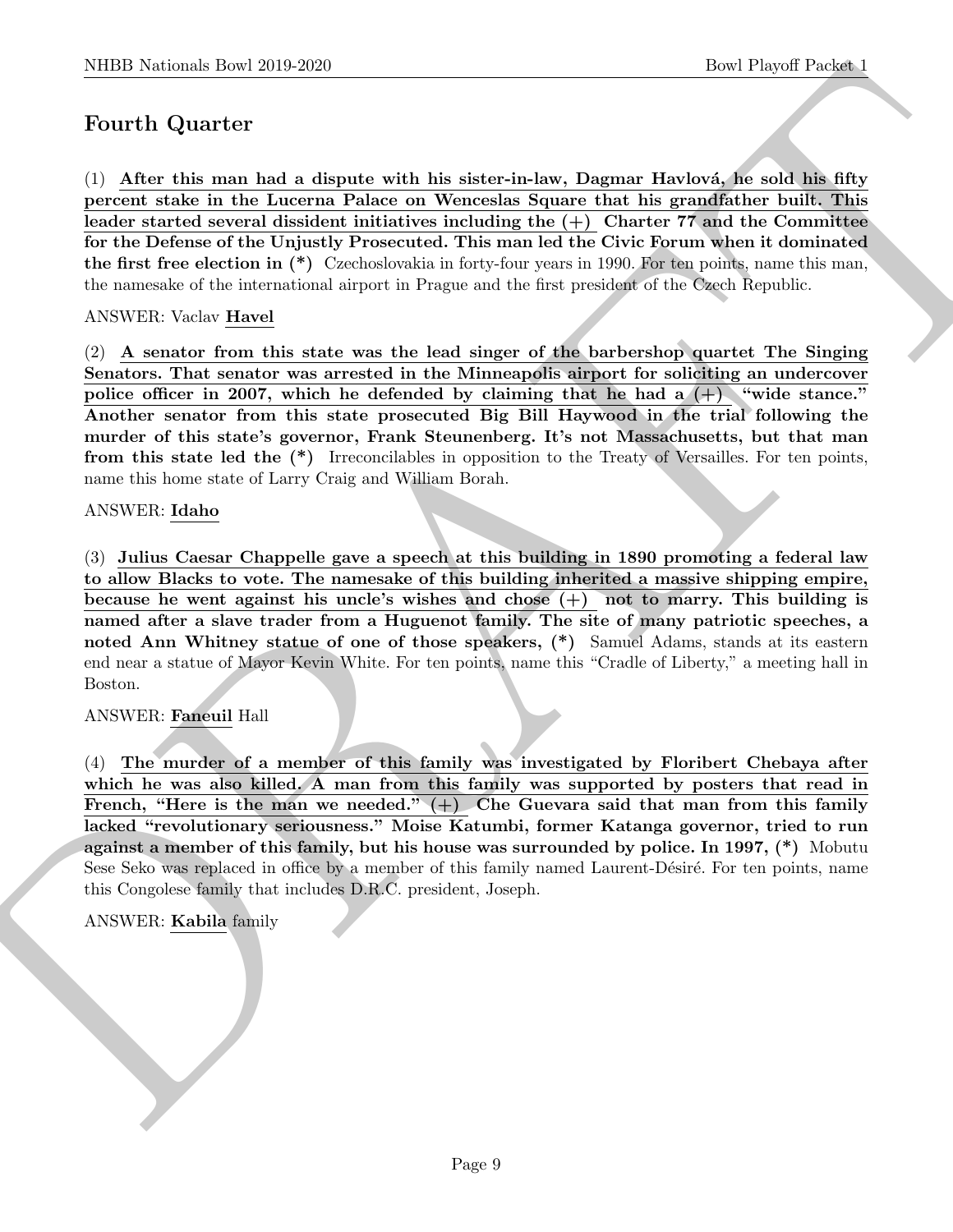NIBB Noticeals how 20:0 2020<br>
Control (Except Propert Control (Section 1)<br>
Control (Except Control (Except Control (Section 1)<br>
Specific the material of the material pointing with Resignant West before retrieving to Maryl (5) Early in this man's career, he failed at making saddles and repairing clocks. This artist spent three years studying painting with Benjamin West before returning to Maryland and joining the (+) Sons of Liberty. This man organized the first U.S. science expedition and founded the Philadelphia Museum. This polymath had sons named Titian and Rembrandt and painted a self-portrait titled *The Artist in His Museum*. This man is perhaps best known for depicting (\*) men like Nathanael Greene and Thomas Jefferson in his portraits of Revolutionary War figures. For ten points, name this patriot and painter.

#### ANSWER: Charles Willson Peale

(6) This man popularized the term "Middle East" after publishing an article on "The Persian Gulf and its International Relations." One work by this officer, inspired by Antoine-Henri Jomini, advocated for the usage of  $(+)$  "decisive battle" and blockade. Some have argued that use of this man's theories led to the Japanese defeat in World War Two. This man's writing inspired Alfred (\*) von Tirpitz to plan for the annihilation of the Royal Navy, sparking an arms race between Germany and Great Britain. For ten points, name this American naval officer who penned The Influence of Sea Power Upon History.

#### ANSWER: Alfred Thayer Mahan

(7) During this period, The Mayor of Zalamea was written, as was a play centered on Basilio, the heir to the Polish throne. During this period, two poets who promoted rival styles of "culteranismo" and "conceptismo" also flourished. Those two poets of this period were Luis de  $(+)$  Góngora and Francisco de Quevedo. Other works from this period include a pioneering picaresque about Lazarillo de Tormes and  $(*)$  Life is a Dream. For ten points, name this period in which Iberian playwrights such as Lope de Vega flourished during a period of wealth and power for their country.

#### ANSWER: Spanish Golden Age (accept Siglo de Oro, accept Golden Century)

(8) This man was victorious against Chnodomar at the battle of Argentoratum, allowing him to re-establish the Rhenish frontier. This man wrote the Misopogon essay, recalling an incident in which the residents of Antioch mocked him for his beard. This (+) emperor died when he was struck by a spear during his invasion of Sassanid Persia, leading to the ascension of Jovian. This man wrote the essay  $(*)$  Against the Galileans, a stern rebuke against Christianity. For ten points, name this Roman emperor who received a sobriquet for his attempts at a pagan revival.

#### ANSWER: Julian the Apostate